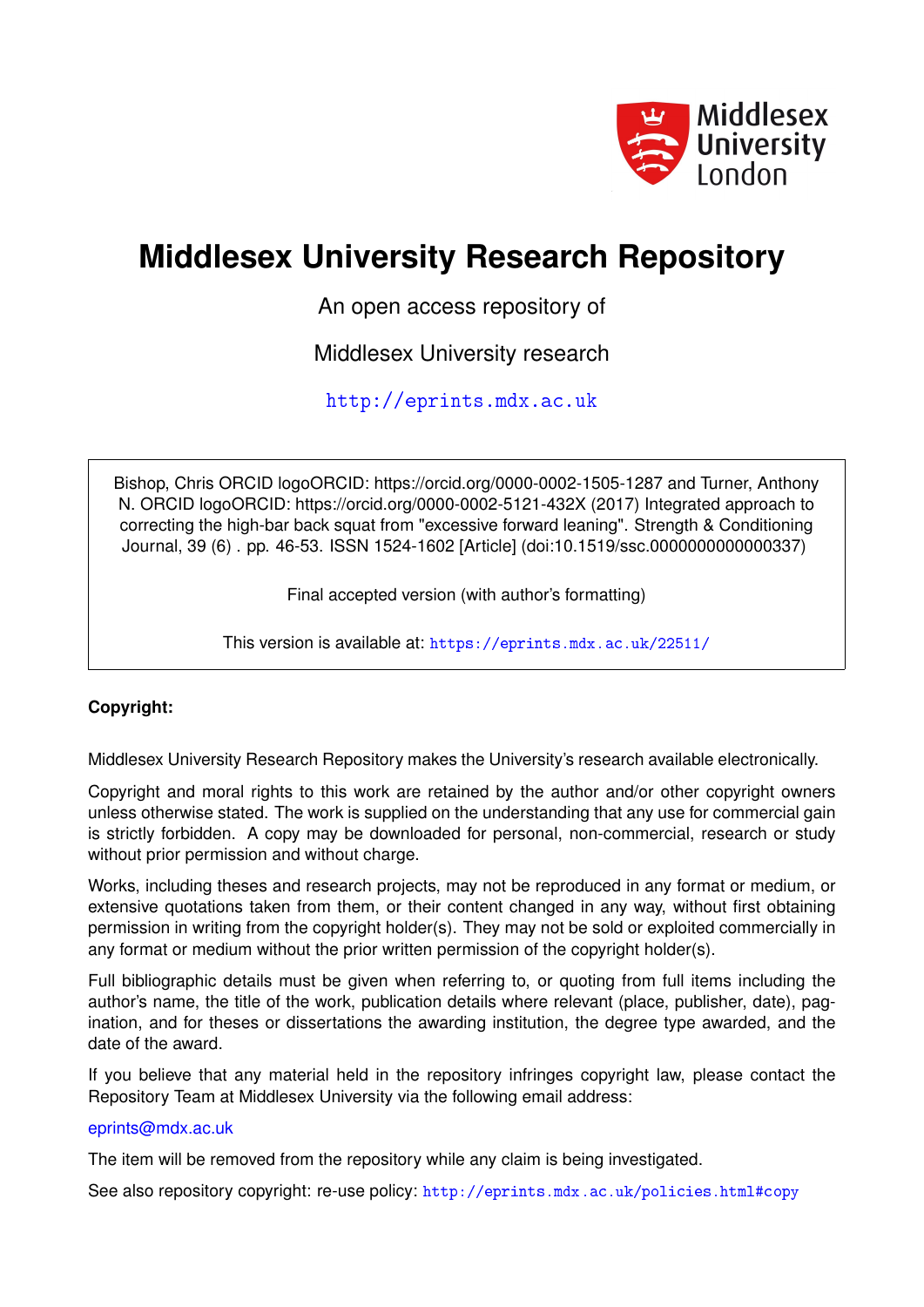# AN INTEGRATED APPROACH TO CORRECTING THE HIGH BAR BACK SQUAT FROM 'EXCESSIVE FORWARD LEANING'

# **ABSTRACT**

The high bar back squat is often considered one of the cornerstones in an athlete's physical training programme due to its capacity to enhance lower body strength development. However, movement compensations are common with many exhibiting an 'excessive forward lean' during their technique. This article aims to outline the potential reasons that may be contributing to this compensation. Furthermore, possible solutions that coaches could consider to remove the excessive forward lean and optimise high bar back squat technique have been offered.

**Key Words:** Squat Mechanics, Tightness, Weakness, Motor Planning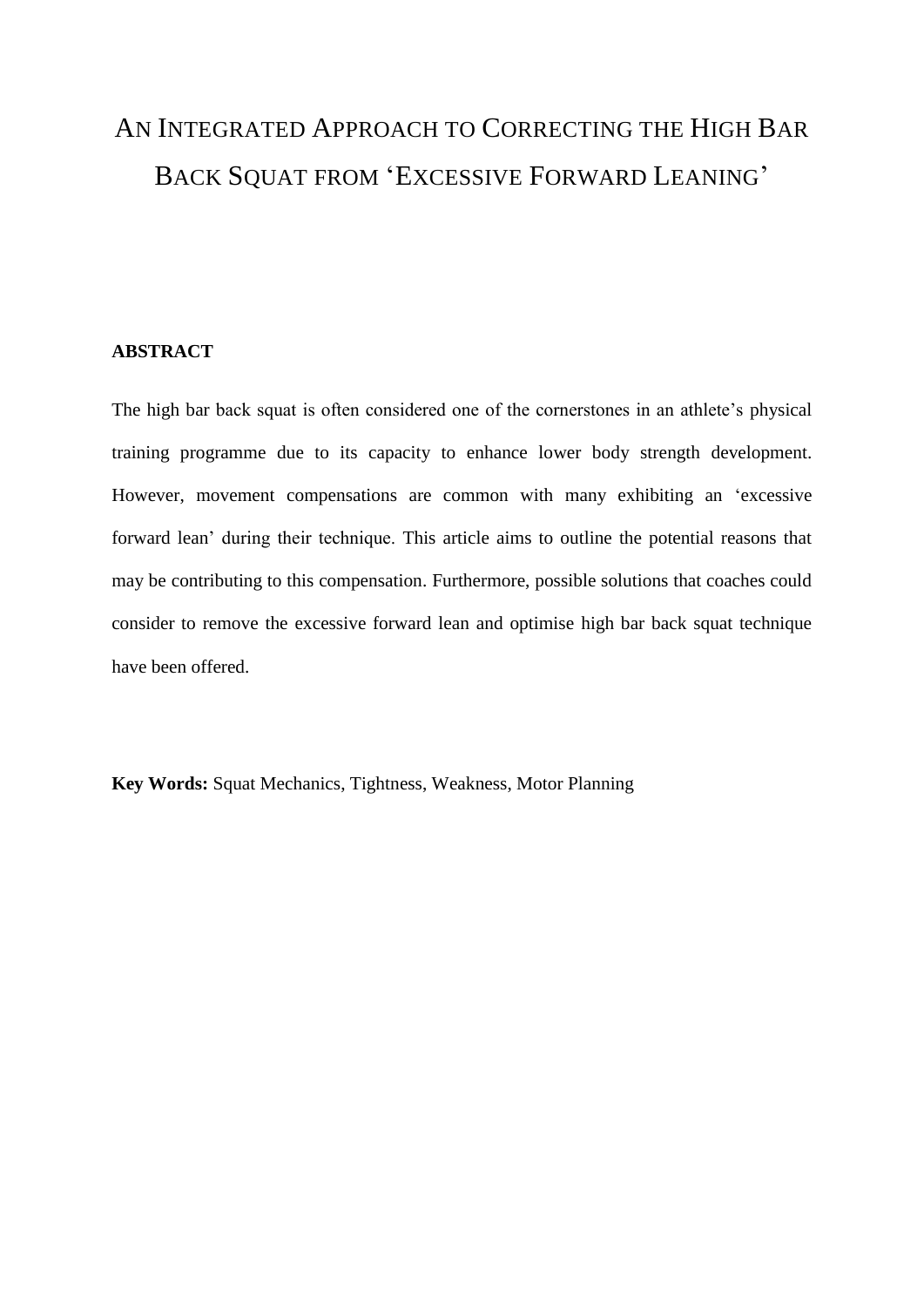### **INTRODUCTION**

The back squat is often considered one of the cornerstones of an athlete's physical training programme and is fundamental to lower body strength development. The nature of bilateral loading allows for absolute loads to be considerably higher than unilateral alternatives such as the rear foot elevated split squat [39]. If full range of motion can be achieved, there is a high mobility requirement for the lower body joints [34], especially at the hips and ankles. In addition, numerous studies have highlighted a strong association between lower body strength (via the back squat) and acceleration [30,35], speed [1,35], and power [36]. Thus, developing maximal squat strength is a good pre-requisite for many high velocity movement patterns in sport. Consequently, when one exercise has the potential to successfully compliment an athlete's overall athleticism and set a solid foundation for sporting performance, it is not surprising that many coaches spend time aiming to optimise an athlete's back squat technique.

A common method of determining competency in a given task is via movement screening, which has gained a high level of interest in the last 10-15 years. Multiple methods exist such as the Functional Movement Screen<sup>TM</sup> [2,13,24], Movement Competency Screen [26,27], as well as the overhead and single leg squat assessments [3,4,5]. Whilst numerous variations of screening exist, a common theme amongst them all is the use of a squat pattern to get a generic impression of movement competency in this task. Furthermore, Myer et al. [34] has even suggested simply using an unloaded squat as a screening tool because it is in the coach's interest to have a strong understanding of perfect technique given it is so commonly prescribed. At this point, the reader should note that squat mechanics will differ considerably depending on whether the focus is on the high bar or low bar technique [16]. The high bar squat is typically characterised by a more upright torso, deeper squat and increased quadriceps recruitment. The low bar position has been shown to require greater hip flexion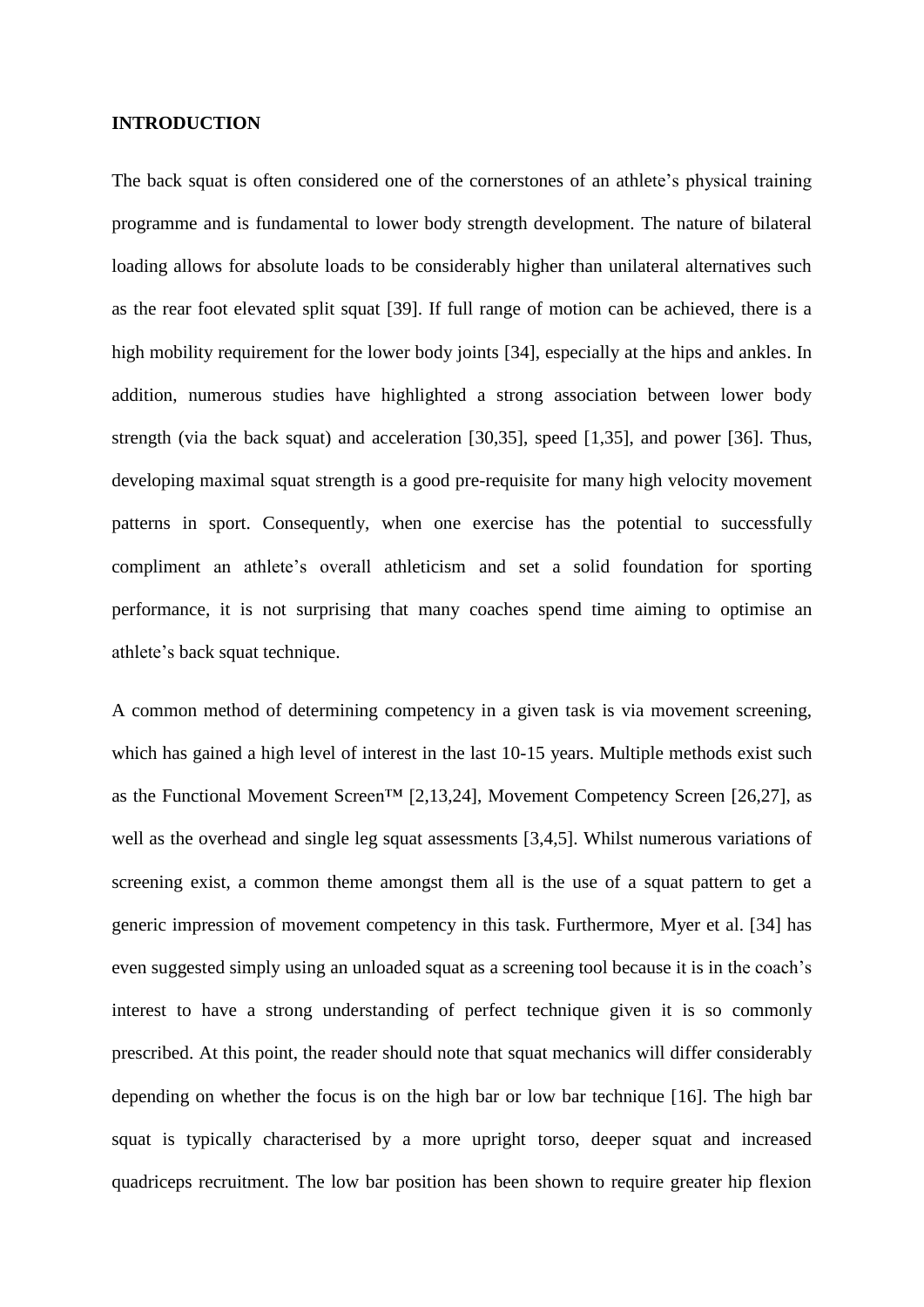range of motion and increase the forward lean during the lift [16]. Whilst both versions may have their respective advantages, it is suggested that the high bar version may be more favourable (discussed later) and will be used as a reference point for optimal technique. Thus, any corrections to technique have been suggested in line with this squat variation. Whilst numerous flaws in technique are possible, a common flaw is when athletes perform an 'excessive forward lean' during their squat pattern. To the author's knowledge, little literature to date has aimed to outline guidance on how best to correct an athlete's excessive forward lean, specifically in respect to the high bar back squat.

Therefore, the aim of this article is to provide coaches with an integrated system that may help to reinforce optimal movement competency in the high bar back squat exercise for those athletes that demonstrate an excessive forward lean. Variations of the back squat will be suggested in order to give coaches a reference point for how to correct this common flaw in technique.

## **HIGH BAR VERSUS LOW BAR SQUAT**

One of the most important aspects of interpreting subjective movement quality is to understand what optimal looks like. Figure 1 provides a representation of optimal high bar back squat technique and Figure 2 shows the excessive forward lean compensation. It should be noted that this particular compensation can only be viewed clearly from a lateral view; thus, only figures from this perspective have been included. Furthermore, many powerlifters typically back squat with a low bar position which typically involves the barbell resting further down the spine [8]. In this instance, the natural response to this altered bar position is a purposeful increase in hip flexion and torso lean [16]; thus, accommodating the lower bar position and change in centre of mass. In addition, the low bar squat has been shown to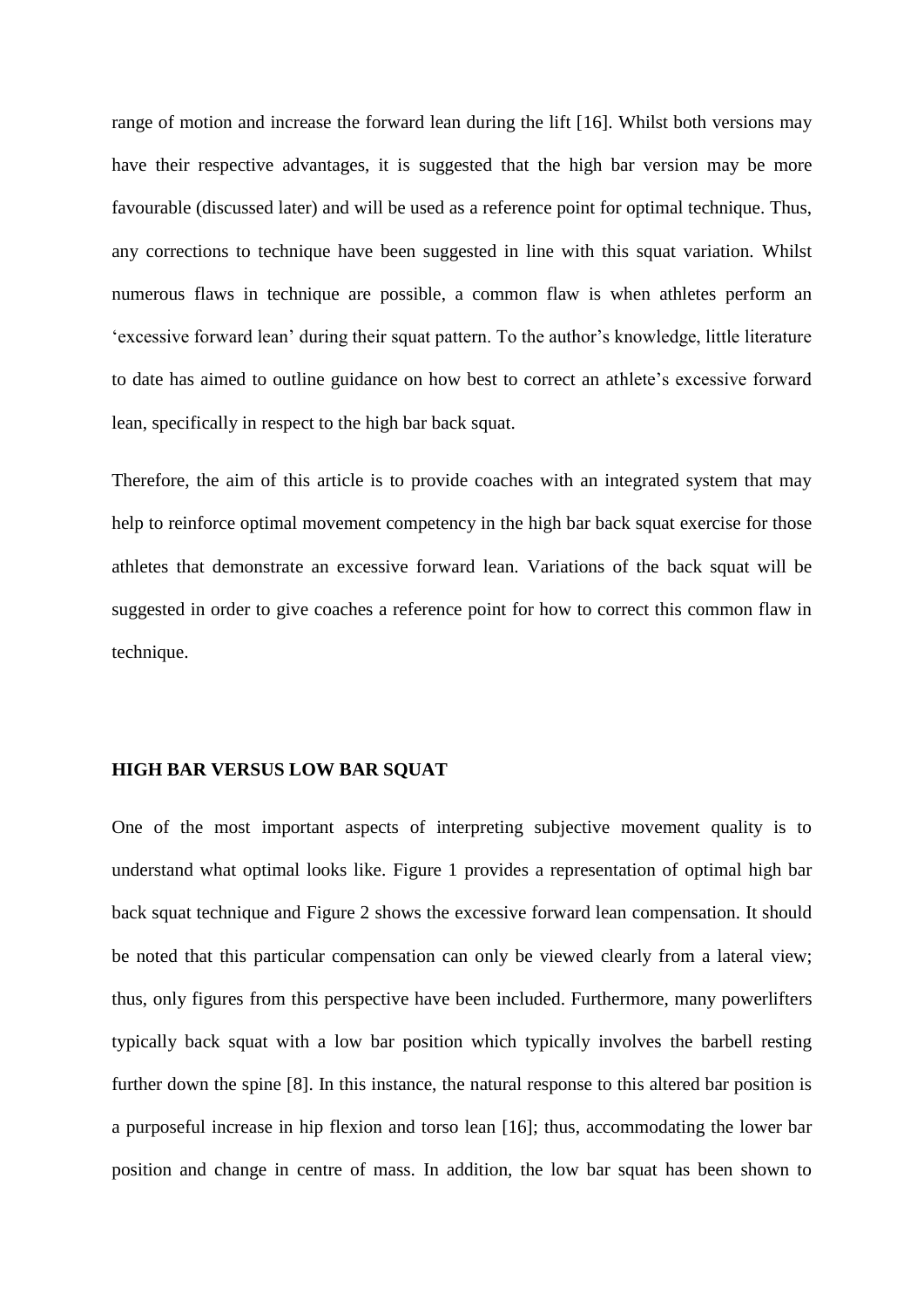recruit the erector spinae and gluteal complex to a greater extent than the high bar version [16]. Therefore, if increased posterior chain development is the goal from this exercise, then the low bar squat may be the preferred choice. However, some literature has suggested this variation may increase shear forces at the lumbar spine [8,14]. Considering the low bar squat is characterised by a naturally increasing forward lean [40], there may be a propensity to lose form under maximal loads, especially for those athletes unfamiliar with this variation or already exhibiting a forward lean during the squat pattern. It is not being suggested that the low bar squat automatically increases the risk of injury; however, if an excessive forward lean is present during screening or under light loads the low bar squat may further reinforce this movement compensation. As such, the low bar squat may not be the preferred choice in this instance. Thus, the remainder of this article will focus on correcting squat mechanics in relation to the technique and positioning seen in Figure 1.

## \*\*\* INSERT FIGURES 1 AND 2 ABOUT HERE \*\*\*

#### **THE 'EXCESSIVE FORWARD LEAN'**

Optimal alignment during a high bar back squat is essential due to the suggested heightened injury risk that accompanies any movement dysfunctions [21,24]. Optimal positioning is characterized by the trunk and tibia running parallel to one another. This has been further demonstrated in Figure 1 by the dotted lines which the reader may note will not intersect. In contrast, the excessive forward lean is characterized by the trunk and tibia becoming perpendicular to one another. As Figure 2 portrays, the tibia has increased vertically while the trunk has assumed a more horizontal position. Once practitioners are clear on what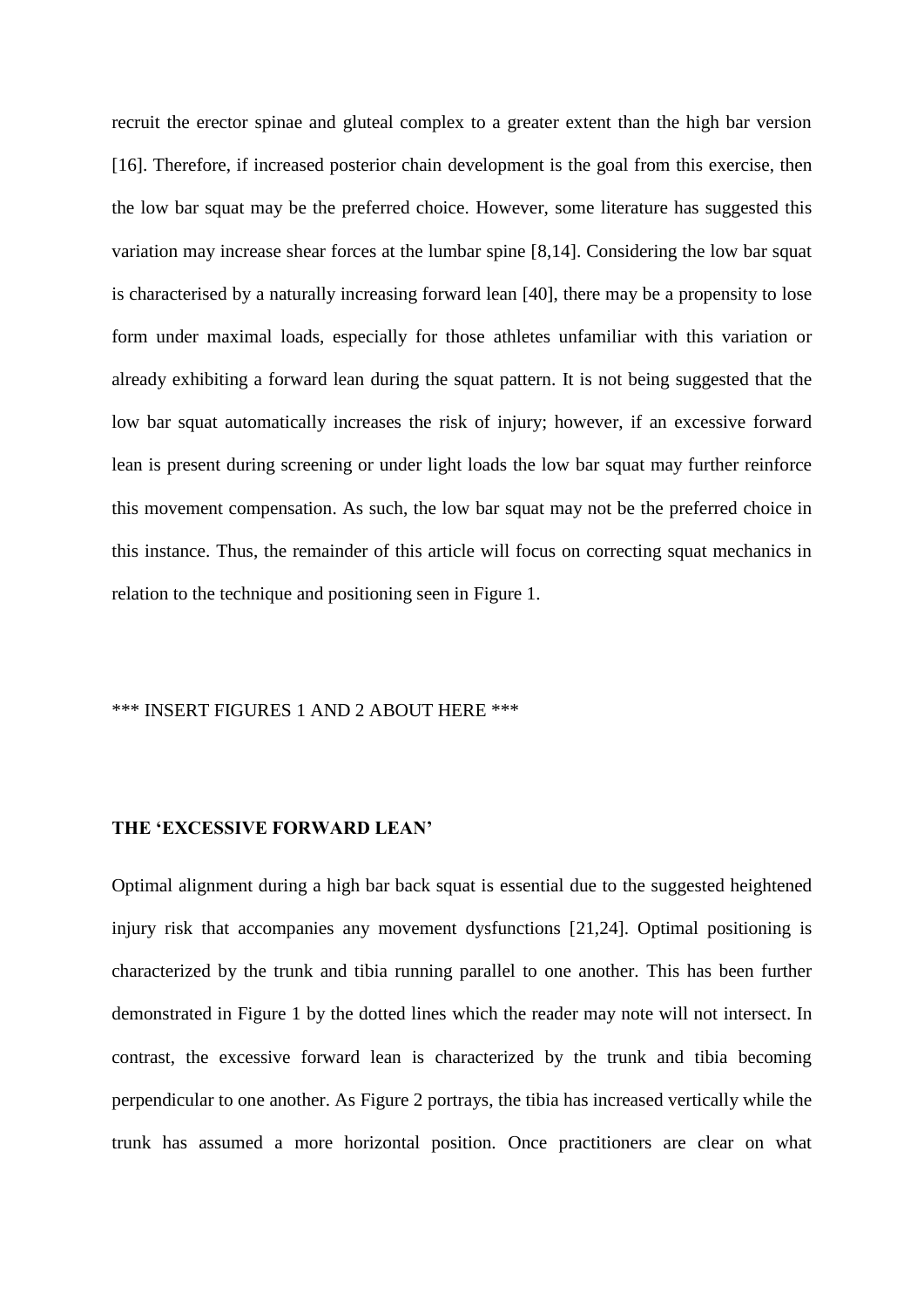constitutes an excessive forward lean visually, it is important to understand what may be instigating this compensation.

Reduced ankle range of motion could be a potential cause for this compensation. The tibia translating anterior in relation to the ankle is crucial for achieving optimal alignment during a high bar back squat. Insufficient anterior translation of the tibia is often compensated with the forward trunk lean. Potential causes of this limitation include decreased mobility of the talocrural joint as well as shortened lower limb musculature [6]. In the event of reduced talocrural joint mobility, restricted posterior talar glide may be present [19]. This limits the ability of the tibia to translate anteriorly during dorsiflexion movements and may require increased mobility (discussed later) in order to optimise the high bar squat technique. Previous literature has highlighted that the gastrocnemius may also require increased lengthening to address for this compensation [9]. However, it is likely that the 'relative length change' in this muscle is small due to its origin above the knee joint. Essentially, whilst dorsiflexion occurs during a squat movement, the knee is also flexing which makes any relative length change in the gastrocnemius minor. However, the origin of the soleus is below the knee joint; thus, it is likely that any posterior tissue restriction is largely attributed to this muscle. Therefore, improving ankle mobility and reducing any posterior tissue restriction could be considered as appropriate strategies for enhancing back squat mechanics.

A second reason for an excessive forward lean occurring may simply be due to a weak 'extensor profile'. This can be described as posterior chain muscles that perform extension movement patterns: namely the gluteal complex, hamstrings and erector spinae. The gluteus maximus is the primary hip extensor and is required to contract eccentrically during the descent of a squat. An inability to gain sufficient depth in the back squat (parallel as a minimum requirement) could partially be due to the fact that the gluteal complex is not strong enough eccentrically as depth increases. Consequently, the body compensates by going into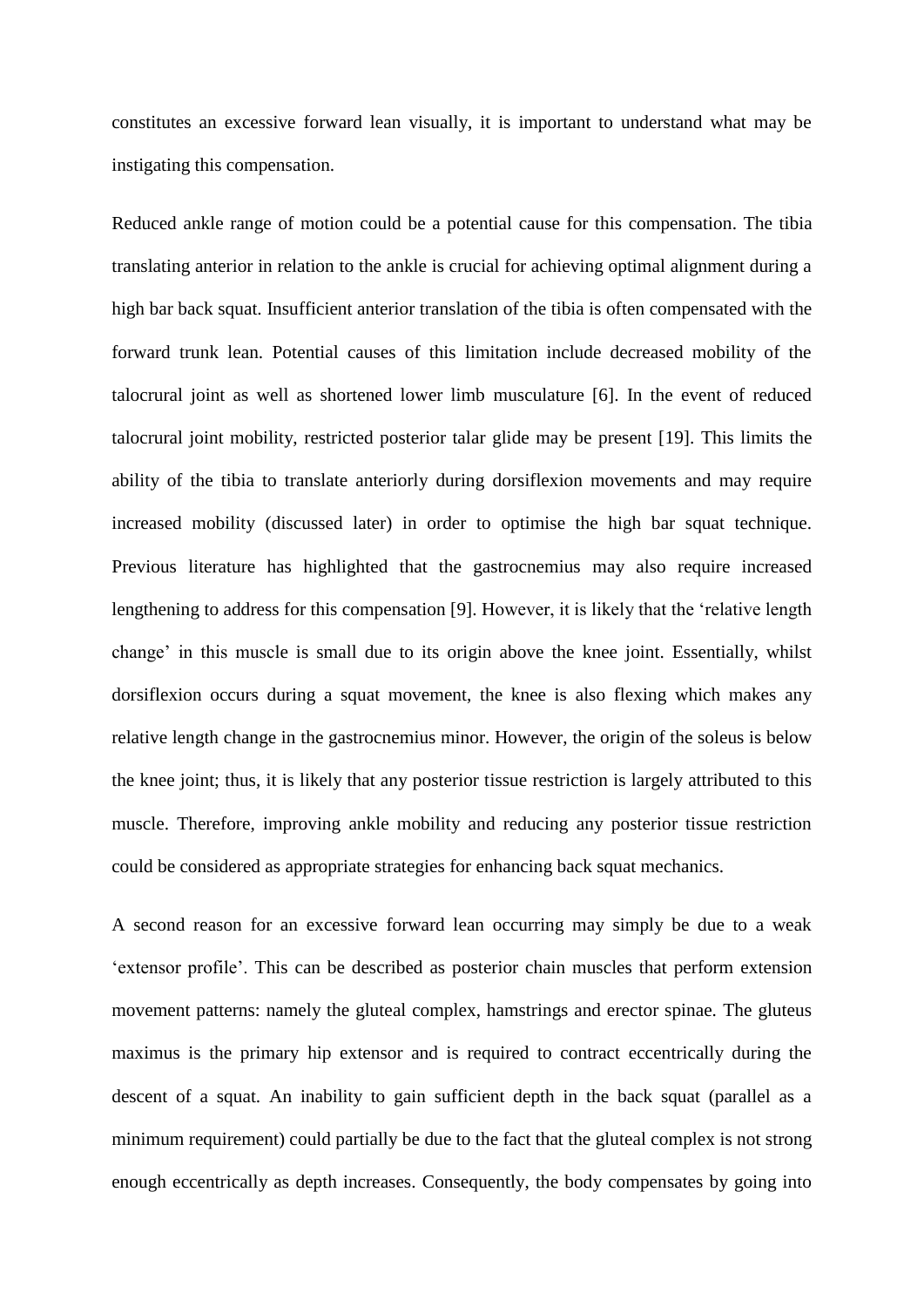an excessive forward lean to avoid increased depth that the gluteal complex cannot sustain which has been reported in previously established literature [9]. This is further supported by Isear et al. [22] and Caterisano et al. [7]. Isear et al. [22] analysed lower body muscle activation patterns during an unloaded squat (to 90°) in 41 healthy males and showed a tendency for gluteal activation to increase as depth increased. Furthermore, Caterisano et al. [7] used 10 experienced weightlifters (> 5 years training age) to investigate the effect of back squat depth on gluteal muscle activity. Load was programmed at 100-125% of each subject's body mass with squat depths set at partial (2.36 rad at the knee joint), parallel (1.57 rad at the knee joint) and full (0.79 rad at the knee joint). Results identified that partial squats had significantly reduced contribution from the gluteal muscles compared to both parallel and full range of motion [7]. As such, strengthening the gluteal complex is likely a requirement for both athlete and non-athlete populations who exhibit an excessive forward lean and are unable to gain sufficient depth in the back squat. Similarly, the spinal extensors (erector spinae) may also require strengthening in order to encourage the torso to remain as upright as possible. With that in mind, variations of the back squat exercise (discussed later) could be considered useful in order to strengthen the glutes at a sufficient depth and 'retrain' appropriate spinal alignment for optimal high bar squat technique.

A potential third reason for the excessive forward lean compensation could be due to poor motor planning. This is perhaps more likely with less experienced athletes who have not had much exposure to back squat training; thus, it is plausible that this issue may be 'coached out of them' by practice. Arguably, this may be the first step for any strength and conditioning coach to see if improvements can be made with practice alone. Despite the paucity of literature pertaining to motor learning for the back squat specifically, research has highlighted the advantage of feedback in conjunction with practice [31]. Thus, the use of immediate coach feedback [33] and visual feedback in the form of video analysis [15] may further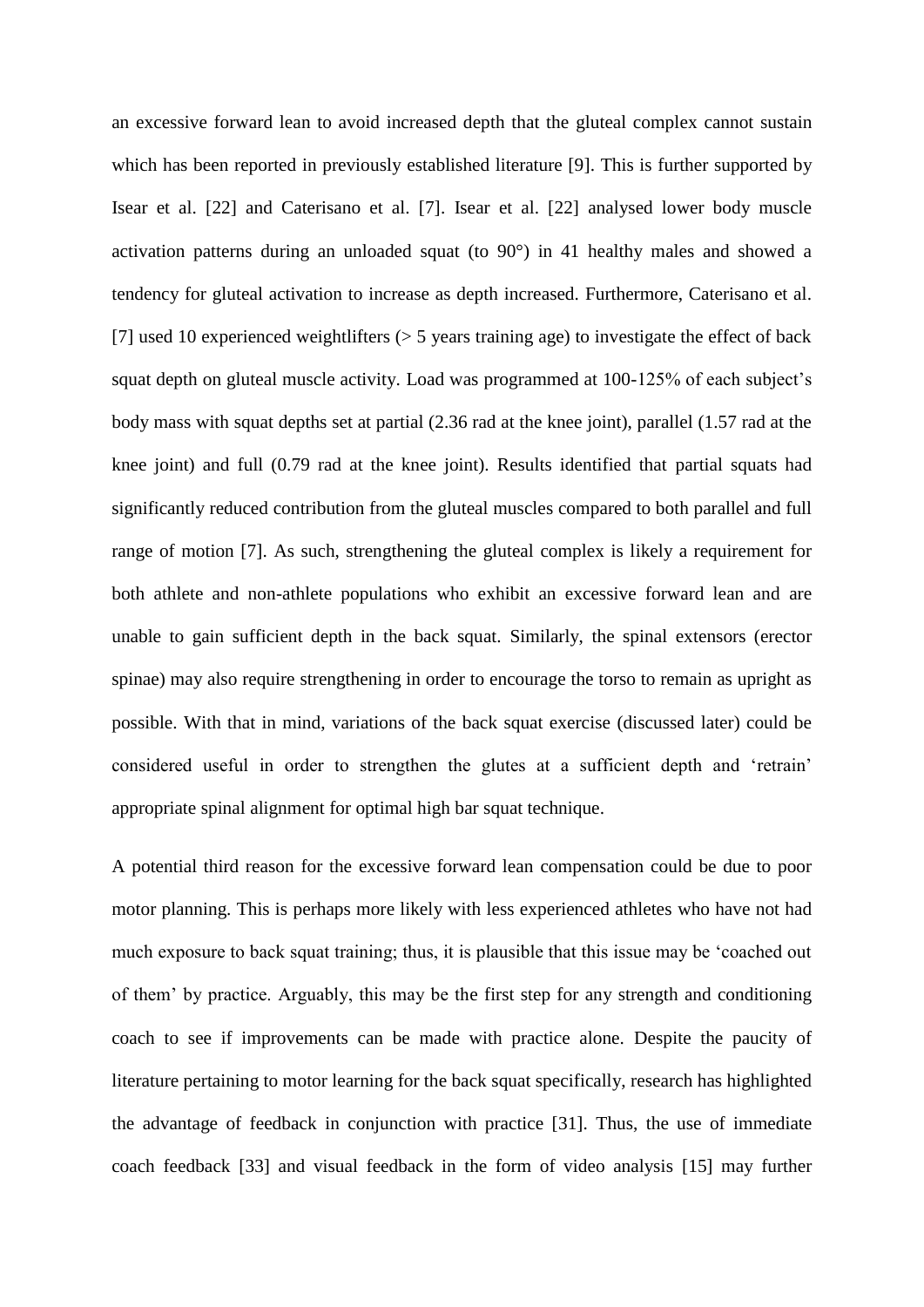enhance an athlete's learning if compensations are present. It is therefore suggested that the excessive forward lean may be a compensation that occurs due to three potential factors: reduced ankle mobility, a weak extensor profile, and/or poor motor planning in the exercise itself (Figure 3). It may well be a combination of these factors which is why an integrated approach to correcting technique is required and will be discussed next.

### \*\*\* INSERT FIGURE 3 ABOUT HERE \*\*\*

#### **ASSESSING ANKLE MOBILITY**

Prior to discussing corrective strategies, it is essential that coaches understand how to assess for ankle range of motion. Ankle mobility is frequently measured via goniometry [17,25]; however, it should be noted that such methods likely have a high margin of error. Goniometry is a precise skill and coaches who are unfamiliar with the technique shouldn't rely on this method given the reliability issues [11,18]. As an alternative, the weight bearing lunge test (Figure 4) offers a simple and reliable method of assessing ankle range of motion [20,25]. In addition, any compensations noted during the squat pattern are due to closed chain dorsiflexion mobility. Therefore, a closed chain assessment strategy likely retains more specificity to this task. This test can be easily administered if a few simple steps are adhered to.

The foot and ankle complex should be set straight and in neutral to avoid any external rotation (which would provide 'free range of motion' at the ankle). Secondly, the heel must remain completely flat during the test and coaches are encouraged to monitor this closely. A simple technique of placing a rubber band (on a stretch) underneath the heel will help to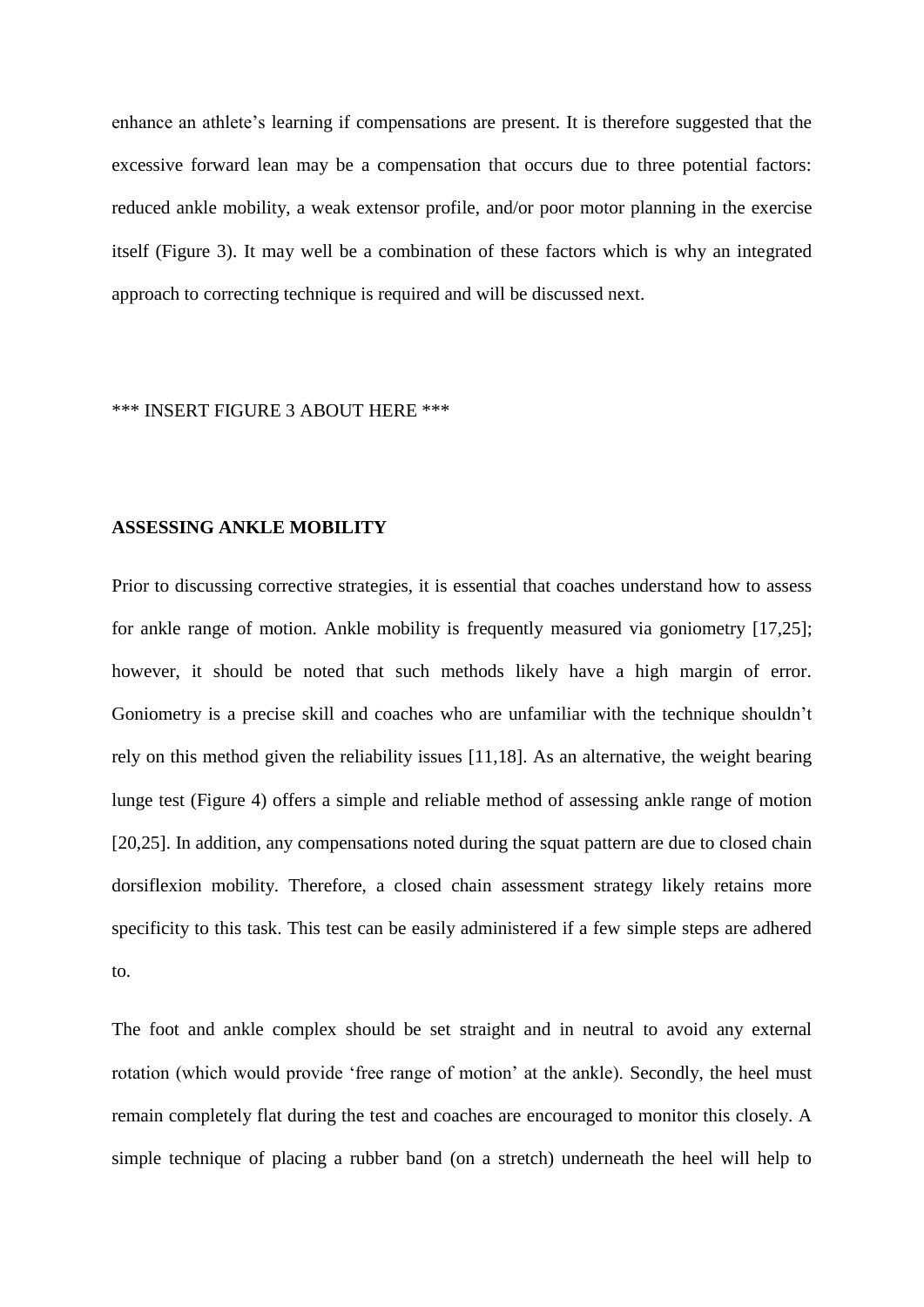ensure that zero heel elevation occurs and a more accurate reading is obtained. Range of motion is measured from the end of the big toe to the wall in centimetres and scores will vary depending on the available range of motion. Normative data would appear to be ~12cm for healthy adults [20], although this will likely differ dependent on the population in question.

\*\*\* INSERT FIGURE 4 ABOUT HERE \*\*\*

# **STRATEGIES TO CORRECT BACK SQUAT TECHNIQUE**

As Figure 3 shows, there likely needs to be a 3-staged approach to correcting back squat technique. It should be highlighted that none of these will be best served in isolation; but as part of an integrated programme that aims to optimise all aspects. Gaining strength within the squat pattern and correcting motor patterning are likely best served by practicing the squat pattern itself. As such, if an athlete is unable to get into the correct position due to a lack of strength in the hip and spinal extensors, then alternatives to the back squat could be considered. With that in mind, the authors suggest starting with two potential variations prior to programming the back squat exercise: starting with a box squat, progressing to a 'touch squat' and then onto the full back squat exercise (Figures 5-6 and Figure 1). This method will address both the weak extensor profile and poor motor patterning issues. If athletes are struggling to gain enough depth, providing them with a box or bench to sit on will teach them to drive up from a deeper position that they cannot support on their own. In addition, it will also cue them to 'sit back' using the hips, which has been suggested as a desired squatting trait [34,40]. Finally, if athletes are really struggling to gain control in deep squat positions,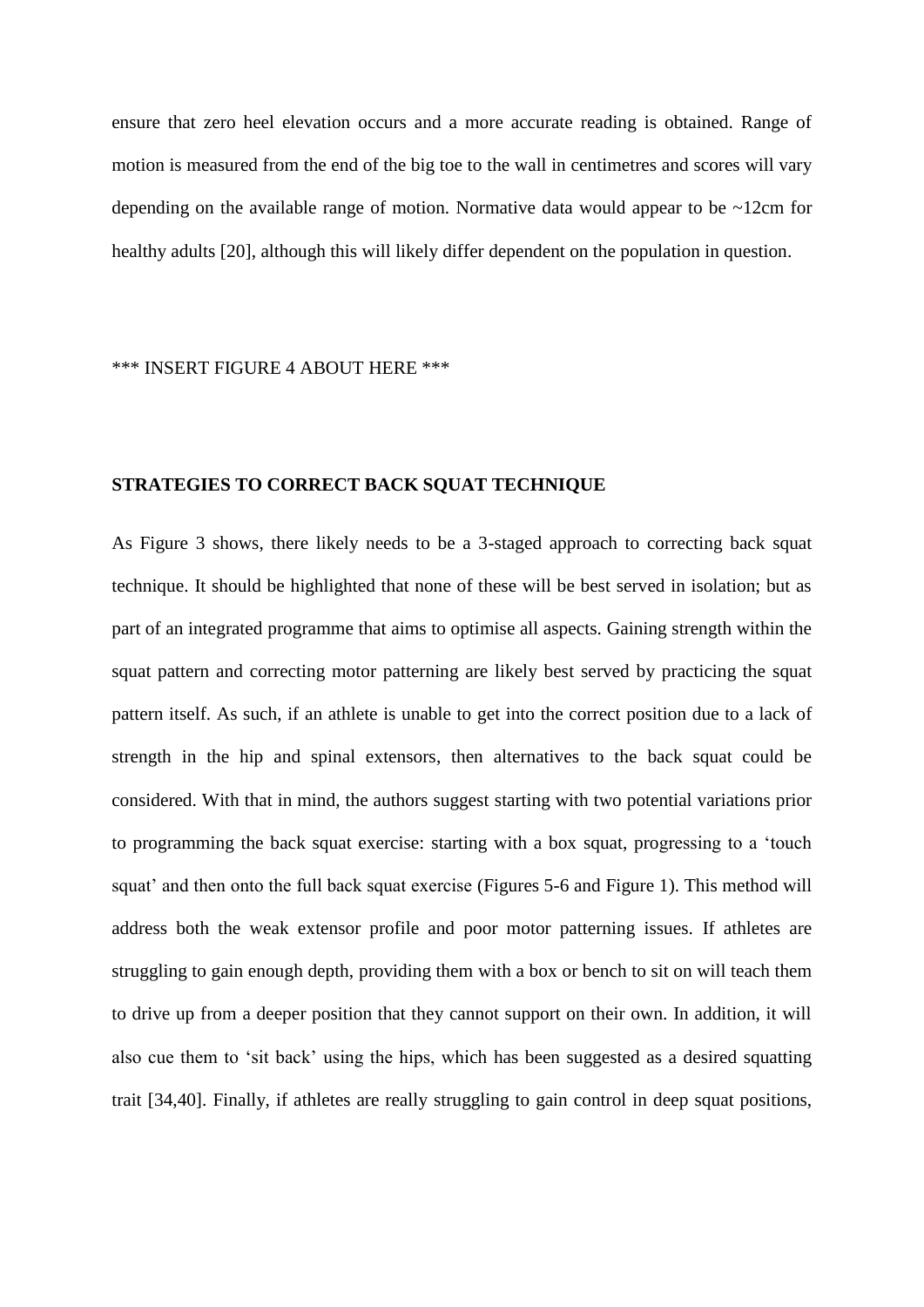the use of a platform behind them can be manipulated gradually until the desired technique has been achieved.

The touch squat is a similar exercise and still has a box or bench positioned behind the athlete as a target to aim for. However, the athlete does not physically 'sit down' in this exercise (like the box squat), but descends until the glutes lightly touch the surface before driving up to finish the repetition. Coaches should be mindful of two things for this exercise. Firstly, athletes should not 'bounce' off the platform behind them as this will likely cause unwanted jarring forces through the spine. Secondly, by virtue of 'not sitting down' a small amount of depth will be lost in this variation; thus, if possible, the box or bench should be lowered slightly so that when touching at the lowest point, the athlete is still squatting to a comparable depth as when seated in the box squat position. In Figures 5 and 6, the bench is already positioned on a decline (and cannot be lowered further); however, the reader should note that the feet have been walked further forward for the touch squat (Figure 6) to facilitate the required extra depth.

Finally, once the touch squat has been mastered at an appropriate depth, coaches should be able to remove the box and get athletes' back squat to be parallel without anything behind them. It is unknown how long this process takes to complete before competency in the back squat is evident and will likely vary from athlete to athlete. However, it seems logical to suggest that 4-week blocks for each of these variations could be considered so that athletes are back squatting without a box after approximately eight weeks. The authors are unaware of any motor planning studies that have enhanced the high bar back squat specifically. However, eight weeks has been shown to enhance functional movement inclusive of the squat pattern [23] and reduce lower back pain [10] in comparable motor control literature.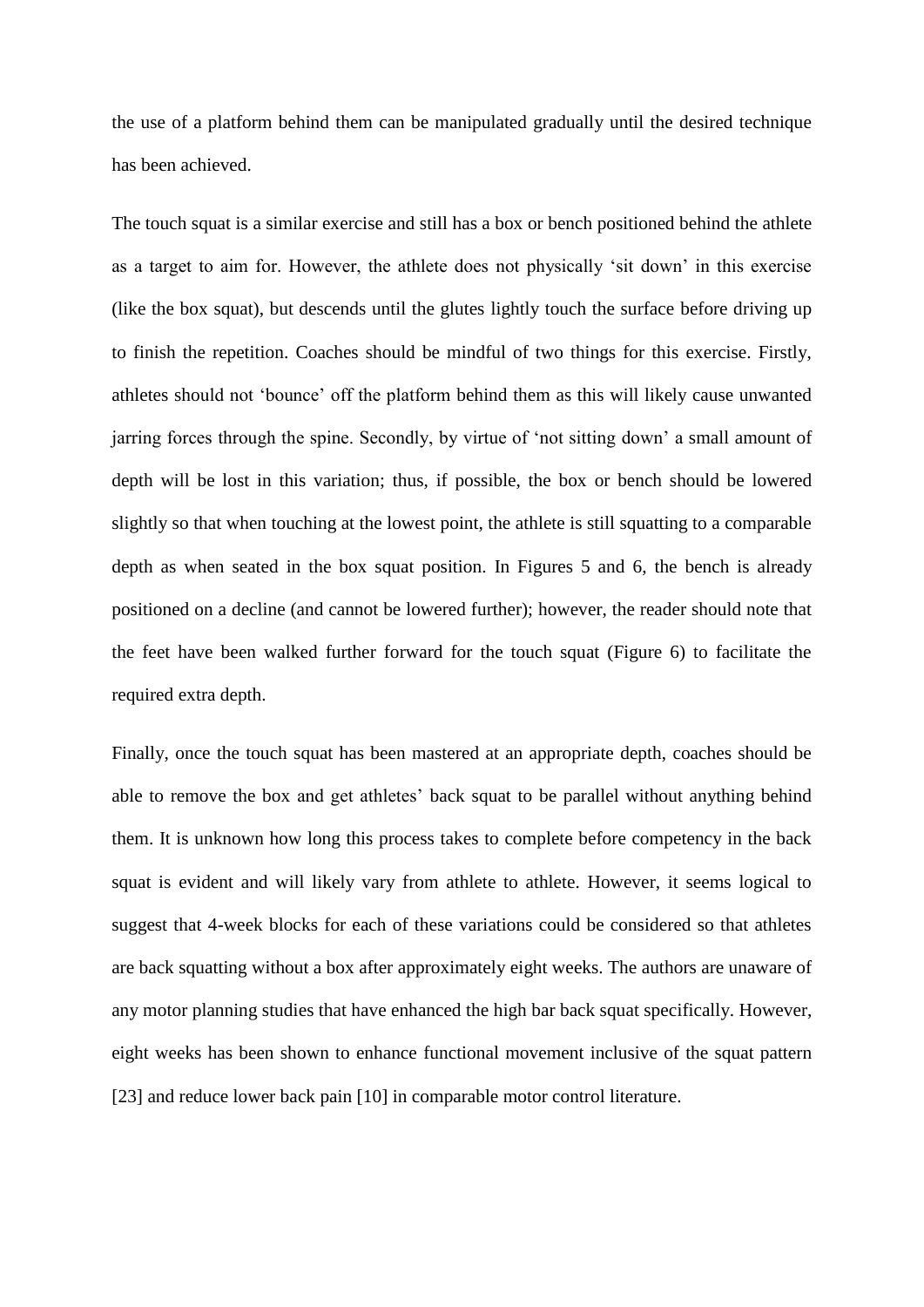# \*\*\* INSERT FIGURES 5-6 (AND FIGURE 1 AGAIN) ABOUT HERE \*\*\*

In addition, strategies should be incorporated that focus on improving ankle mobility, should these be deemed a problem. A 4-step approach inclusive of foam rolling posterior muscles below the knee, enhancing flexibility to the soleus, mobilising the talocrural joint, and incorporating functional exercises that challenge dorsiflexion dynamically will assist in improving long-term ankle range of motion. Details of important points accompanying these methods are provided in Table 1.

Improvements in flexibility can be addressed in multiple ways; however, this article will provide suggestions for athletes that can be performed without the use of support staff such as strength and conditioning coaches or athletic trainers. Foam rolling provides an easy method of targeting trigger points within a muscle and has been said to relieve soreness and correct muscular imbalances [29,37], which are likely restricting a muscle's extensibility. Secondly, static stretching the soleus muscle (as previously mentioned) may allow some acute increases in ankle range if the muscles of the lower limb are causing a restriction in anterior movement of the tibia during the squat pattern. Step three should incorporate a mobility exercise such as the knee-to-wall drill, where dorsiflexion can be optimised once any posterior tissue restriction has been addressed. Finally, integrating more functional exercises such as the rear foot elevated split squat (RFESS) allows dorsiflexion to be targeted for each ankle individually which will likely be needed to get into the desired back squat position. Furthermore, the instability of a RFESS will enhance overall foot stability and has been shown to be an appropriate exercise choice for hip extensor muscle activation [32], also critical for optimal back squat mechanics.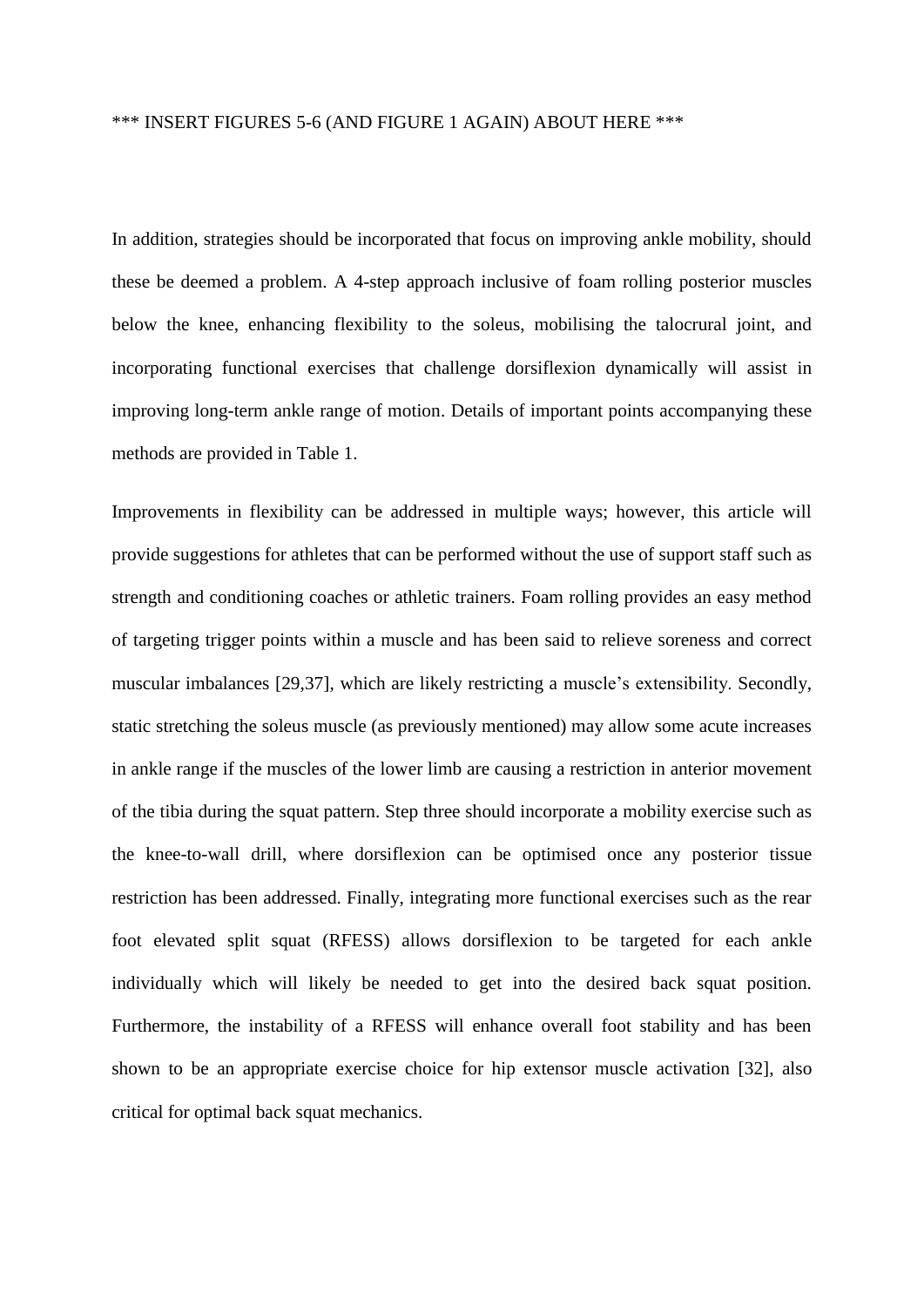### **PRACTICAL APPLICATION**

Considering multiple strategies are being suggested to enhance back squat technique from an excessive forward lean, the author has provided some key points that coaches should be mindful of when implementing with their athletes (Table 1). The majority of suggestions to optimise ankle mobility are remedial in nature; thus, are likely to be performed as part of a warm up routine when aiming to correct an athlete's motor patterning. As previously mentioned, when incorporating one of the bilateral squat variations (box squat, touch squat or back squat), it is recommended that these be programmed in the aforementioned order for four weeks separately, until optimal back squat technique can be maintained (Figure 1).

### \*\*\* INSERT TABLE 1 ABOUT HERE \*\*\*

#### **CONCLUSION**

In summary, the excessive forward lean is a movement compensation that many athletes may exhibit. The cause may be attributed to reduced ankle mobility, insufficient strength, poor motor patterning or a combination of these factors. With that in mind, an integrated approach that addresses these issues is suggested to correct technique. Improving ankle mobility in isolation may not be enough to automatically correct technique; thus, a progression sequence using different bilateral squat variations may simultaneously allow strength and motor patterning to be developed over time. Finally, once sufficient technique has been achieved, coaches should ensure that athletes continue to train throughout full range of motion as this will likely be sufficient enough to maintain adequate mobility within the squat pattern for the future.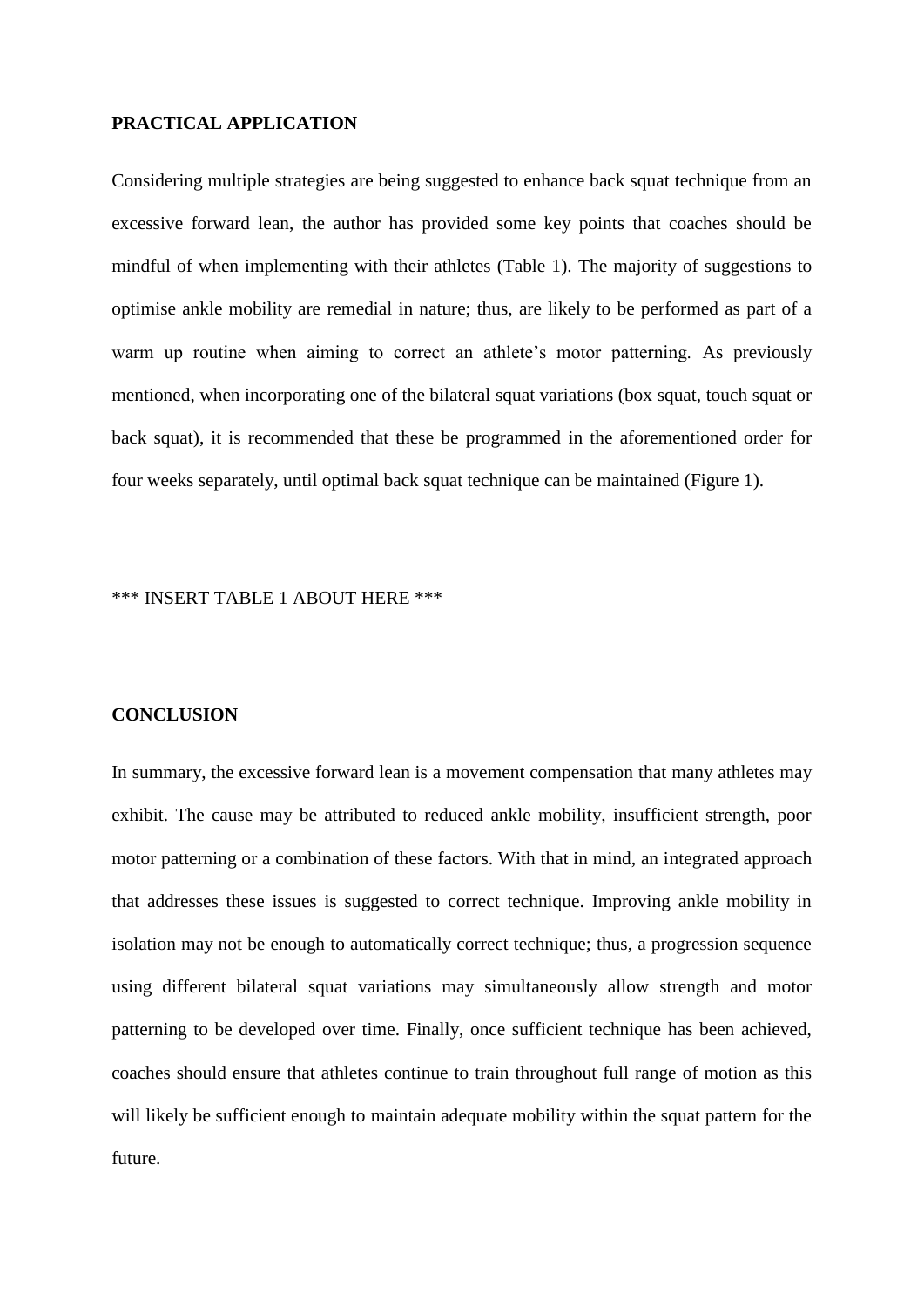#### **REFERENCES**

- 1. Baker D, and Nance S. The relations between running speed and measures of strength and power in professional rugby league players. *J Str Cond Res* 13: 230-235, 1999.
- 2. Beardsley C, and Contreras B. The Functional Movement Screen: A review. *Str Cond J* 36: 72-80, 2014.
- 3. Bishop C, Brearley S, Read P, and Turner A. The single leg squat: When to prescribe this exercise. *Prof Str Cond J* 41: 17-26, 2016.
- 4. Bishop C, Edwards M, and Turner A. Screening movement dysfunctions using the overhead squat. *Prof Str Cond J* 42: 22-30, 2016.
- 5. Bishop C, Villiere A, and Turner A. Addressing movement patterns by using the overhead squat. *Prof Str Cond J* 40: 7-12, 2016.
- 6. Bishop C, Walker S, Read P, and Turner A. Assessing movement using a variety of screening tests. *Prof Str Cond J* 37: 17-26, 2015.
- 7. Caterisano A, Moss R, Pellinger T, Woodruff K, Lewis V, Booth W, and Khadra T. The effect of back squat depth on the EMG activity of 4 superficial hip and thigh muscles. *J Str Cond Res* 16: 428-432, 2002.
- 8. Chiu L, Heiler J, and Sorensen S. Sitting back in the squat. *Str Cond J* 31: 25-27, 2009.
- 9. Clark M, Lucett S, and Sutton B. Movement Assessments in NASM Essentials of Corrective Exercise Training. Lippincott Williams & Wilkins,  $1<sup>st</sup>$  Ed. 24-30, 2011.
- 10. Costa L, Maher C, Latimer J, Hodges P, Herbert R, Refshauge K, McAuley J, and Jennings M. Motor control exercises for chronic low back pain: A randomized placebo-controlled trial. *Phys Ther* 89: 1275-1286, 2009.
- 11. Elveru R, Rothstein J, and Lamb R. Goniometric reliability in a clinical setting. *Phys Ther* 68: 672-677, 1988.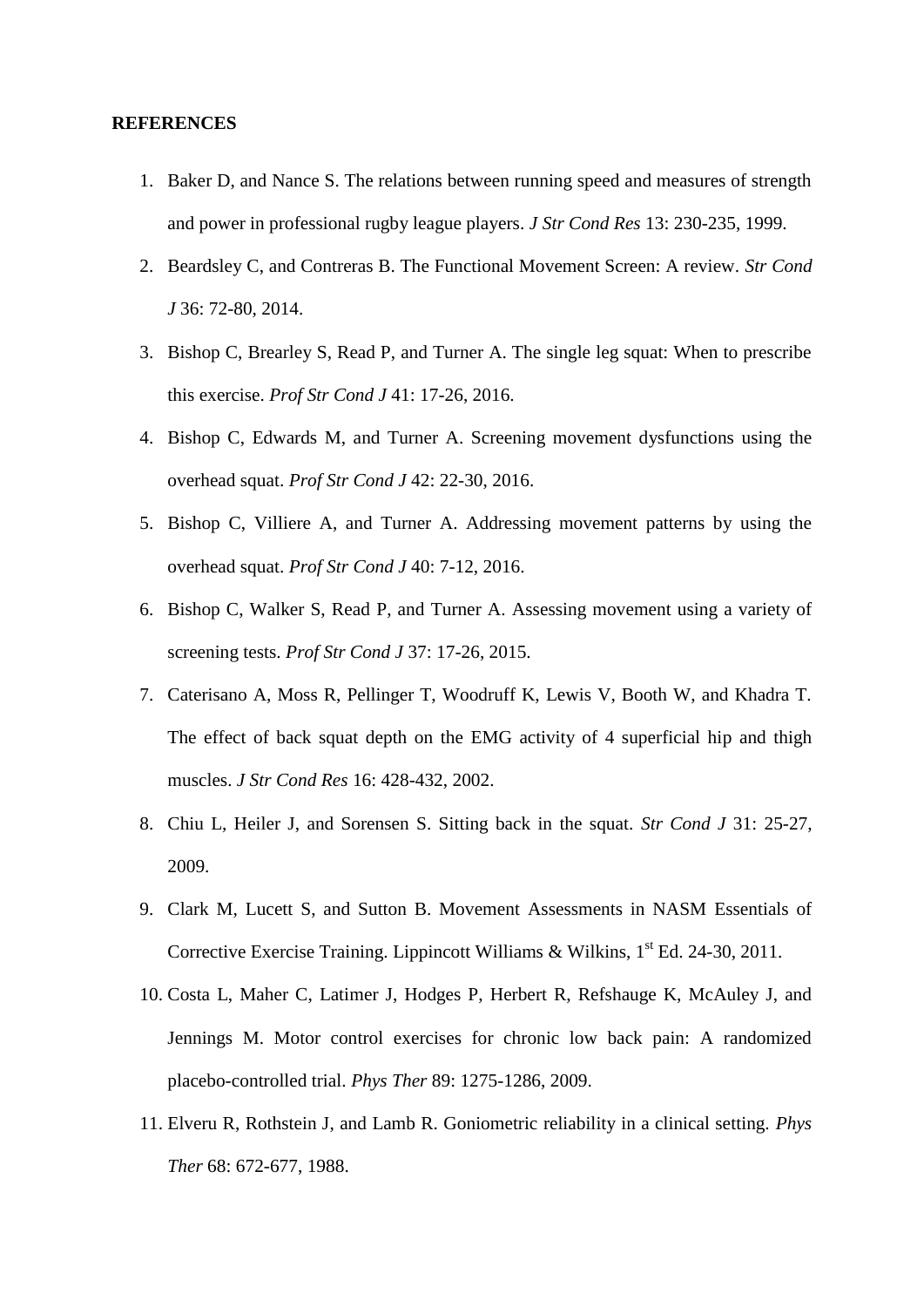- 12. Fortenbaugh D, Sato K, and Hitt J. The effects of weightlifting shoes on squat kinematics. *Proceedings of the XXVIII International Symposium on Biomechanics in Sport*, Northern Michigan University, Michigan, USA, 167-170.
- 13. Frost D, Beach T, Callaghan J, and McGill S. Using the Functional Movement Screen to evaluate the effectiveness of training. *J Str Cond Res* 26: 1620-1630, 2012.
- 14. Fry A, Smith C, and Schilling B. Effect of knee position on hip and knee torques during the barbell squat. *J Str Cond Res* 17: 629-633, 2003.
- 15. Garcia-Gonzalez L, Moreno M, Moreno A, Gil A, and del Villar F. Effectiveness of a video-feedback and questioning programme to develop cognitive expertise in sport. *PLOS One* 8: 1-12, 2013.
- 16. Glassbrook D, Helms E, Brown S, and Storey A. A review of the biomechanical differences of the high-bar and low-bar back squat. *J Str Cond Res* Published ahead of print. DOI: 10.1519/JSC.0000000000002007.
- 17. Gogia P, Braatz J, Rose S, and Norton B. Reliability and validity of goniometric measurements at the knee. *Phys Ther* 67: 192-195, 1987.
- 18. Hayes K, Walton J, Szomor Z, and Murrell G. Reliability of five methods for assessing shoulder range of motion. *Aust J Physio* 47: 289-294, 2001.
- 19. Hoch M, and McKeon P. Joint mobilization improves spatiotemporal postural control and range of motion in those with chronic ankle instability. *J Ortho Res* 29: 326-332, 2011.
- 20. Hoch M, and McKeon P. Normative range of weight-bearing lunge test performance asymmetry in healthy adults. *Manual Ther* 16: 516-519, 2011.
- 21. Howe L, and Cushion E. A problem-solving process to identify the origins of poor movement. *Prof Str Cond J* 45: 7-15, 2017.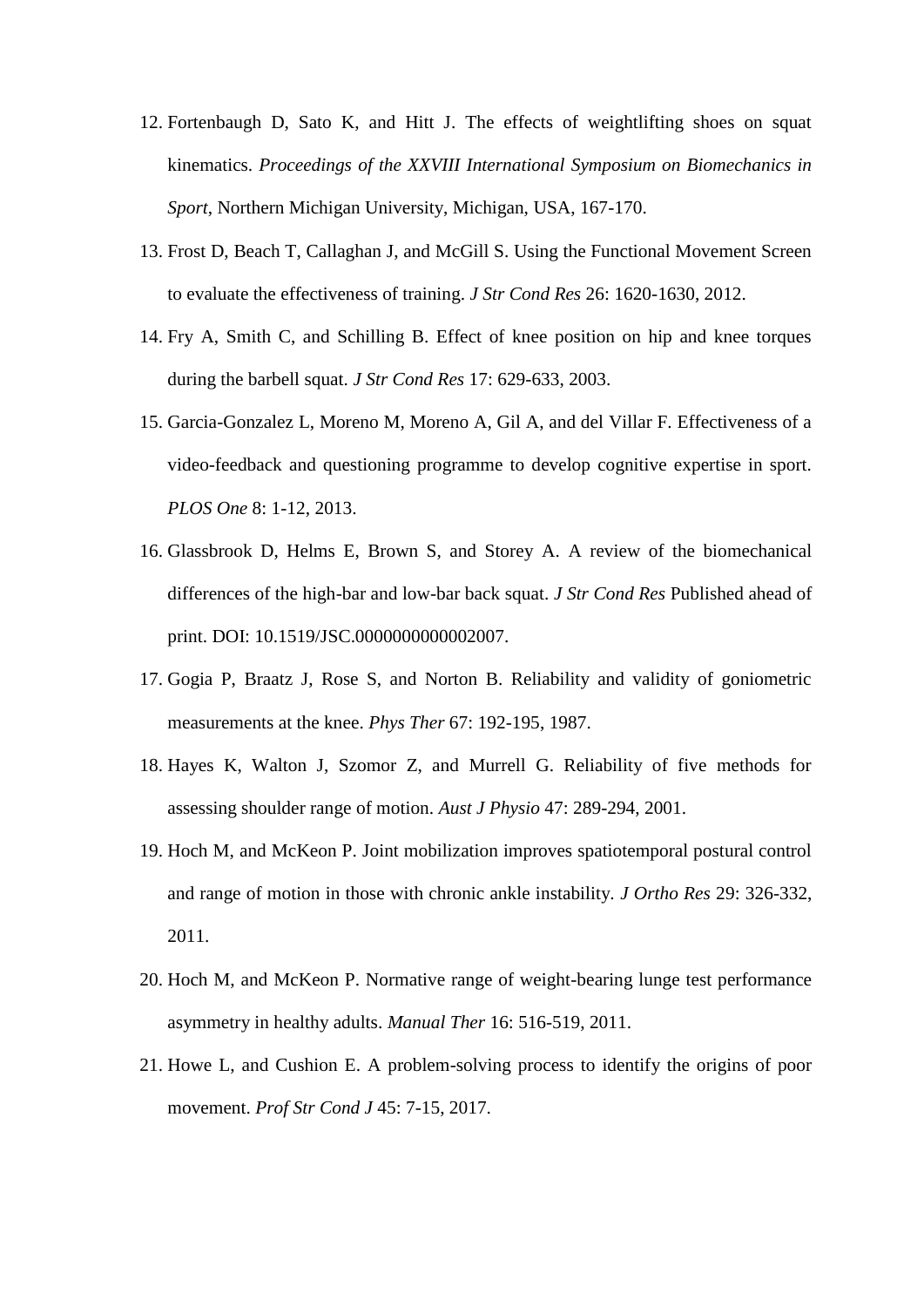- 22. Isear J, Erickson J, and Worrell T. EMG analysis of lower extremity muscle recruitment patterns during an un-loaded squat. *Med Sci Sports Ex* 29: 532-539, 1997.
- 23. Kiesel K, Plisky P, and Butler R. Functional movement test scores improve following a standardized off-season intervention program in professional football players. *Scand J Med Sci Sports* 21: 287-292, 2011.
- 24. Kiesel K, Plisky P, and Voight M. Can serious injury in professional football be predicted by a preseason Functional Movement screen? *North Amer J Sports Phys Ther* 2: 147-158, 2007.
- 25. Konor M, Morton S, Eckerson J, and Grindstaff T. Reliability of three measures of ankle dorsiflexion range of motion. *Int J Sports Phys Ther* 7: 279-287, 2012.
- 26. Kritz M, Cronin J, and Hume P. The bodyweight squat: A movement screen for the squat pattern. *Str Cond J* 31: 76-85, 2009.
- 27. Kritz M, Cronin J, and Hume P. Using the bodyweight forward lunge to screen an athlete's lunge pattern. *Str Cond J* 31: 15-24, 2009.
- 28. Legg H, Glaister M, Cleather D, and Goodwin J. The effect of weightlifting shoes on the kinetics and kinematics of the back squat. *J Sports Sci* 35: 508-515, 2017.
- 29. Macdonald G, Button D, Drinkwater E, and Behm D. Foam rolling as a recovery tool after an intense bout of physical activity. *Med Sci Sports Ex* 46: 131-142, 2014.
- 30. McBride J, Blow D, Kirby T, Haines T, Dayne A, and Triplett T. Relationship between maximal squat strength and five, ten, and forty yard sprint times. *J Str Cond Res* 23: 1633-1636, 2009.
- 31. McCullagh P, and Meyer K. Learning versus correct models: Influence of model type on the learning of a free-weight squat lift. *Res Quart Ex Sport* 68: 56-61, 1997.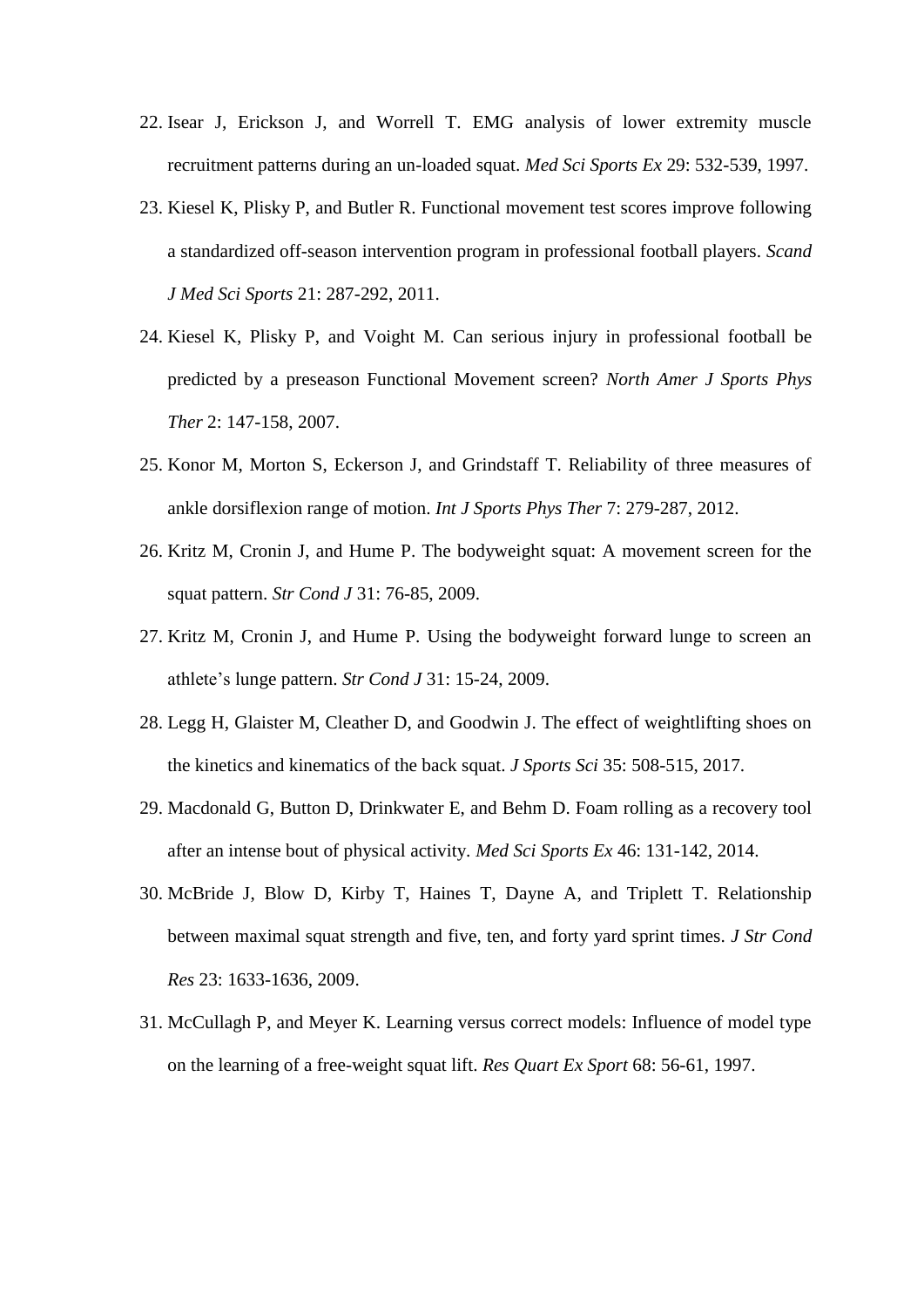- 32. McCurdy K, O'Kelley E, Kutz M, Langford G, Ernest J, and Torres M. Comparison of lower extremity EMG between the 2-leg squat and modified single-leg squat in female athletes. *J Sport Rehab* 19: 57-70, 2010.
- 33. Mouratidis A, Vansteenkiste M, Lens W, and Sideridis G. The motivating role of positive feedback in sport and physical education: Evidence for a motivational model. *J Sport Ex Psych* 30: 240-268, 2008.
- 34. Myer G, Kushner A, Brent J, Schoenfeld B, Hugentobler J, Lloyd R, Vermeil A, Chu D, Harbin J, and McGill S. The back squat: A proposed assessment of functional deficits and technical factors that limit performance. *Str Cond J* 36: 4-27, 2014.
- 35. Nimphius S, McGuigan M, and Newton R. Relationship between strength, power, speed, and change of direction performance of female softball players. *J Str Cond Res*  24: 885-895, 2010.
- 36. Parchmann C, and McBride J. Relationship between Functional Movement Screen and athletic performance. *J Str Cond Res* 25: 3378-3384, 2011.
- 37. Pearcey G, Bradbury-Squires D, Kawamoto J-E, Drinkwater E, Behm D, and Button D. Foam rolling for delayed-onset muscle soreness and recovery of dynamic performance measures. *J Ath Train* 50: 5-13, 2015.
- 38. Sato K, Fortenbaugh D, and Hydock D. Kinematic changes using weightlifting shoes on barbell back squat. *J Str Cond Res* 26: 28-33, 2012.
- 39. Speirs D, Bennett M, Finn C, and Turner A. Unilateral vs. bilateral squat training for strength, sprints and agility in academy rugby players. *J Str Cond Res* 30: 386-392, 2016.
- 40. Swinton P, Lloyd R, Keogh J, Agouris I, and Stewart A. A biomechanical comparison of the traditional squat, powerlifting squat, and box squat. *J Str Cond Res* 26: 1805- 1816, 2012.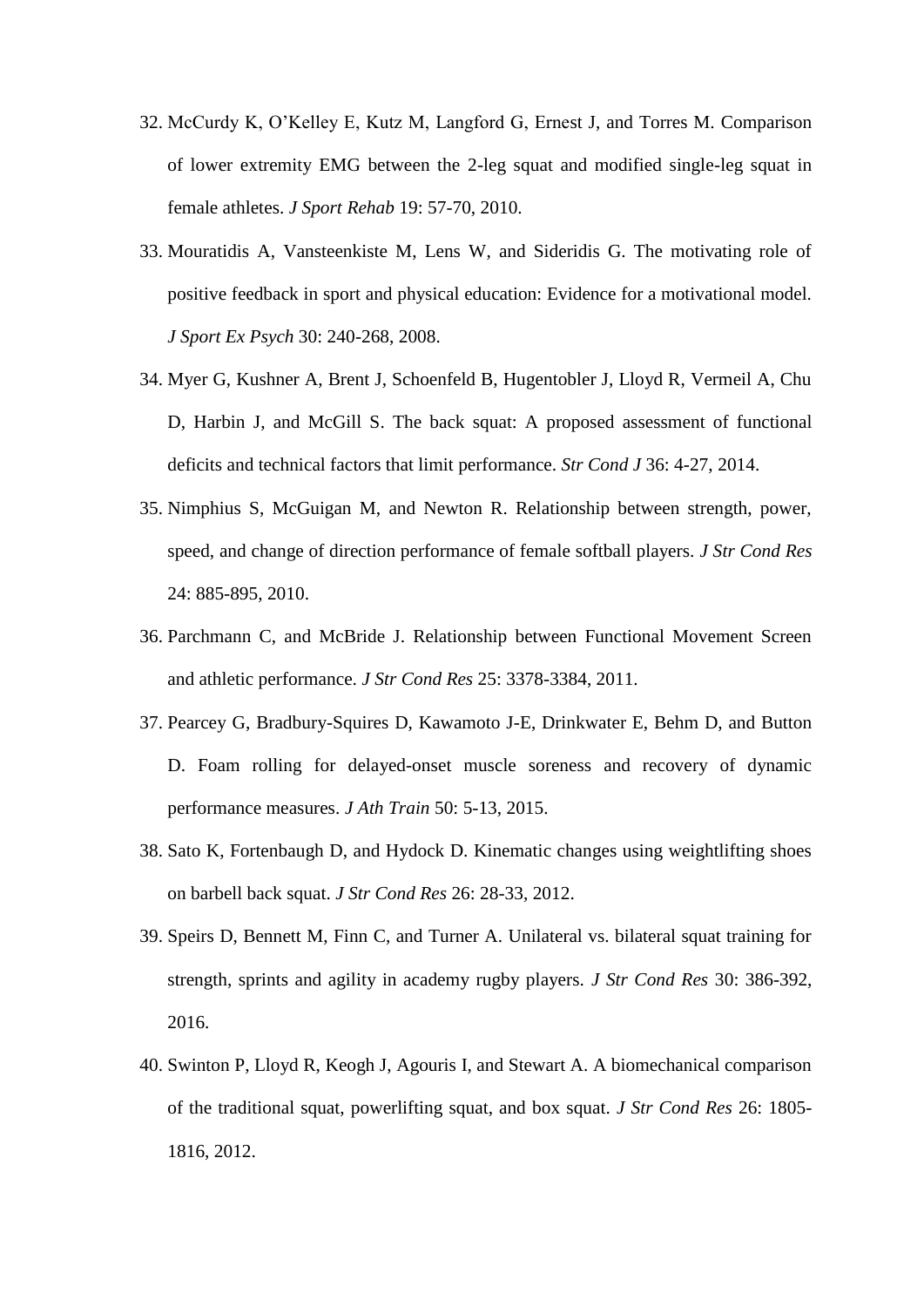



Figure 1: Optimal back squat technique Figure 2: Excessive forward lean

**Caption Box:** The reader should note that the subject in the above figures is wearing weightlifting shoes which may alter body position compared to regular running trainers. Fortenbaugh et al. (12) compared weightlifting shoes to running shoes and reported significantly lower horizontal trunk displacement ( $p = 0.04$ ) for the weightlifting shoe condition when back squatting at 60% one repetition maximum (1RM). The results indicated that this type of shoe allows for a more erect trunk posture which the authors suggested may be a safer strategy for athletes to adopt under loaded squat conditions. Similar methods were employed by Sato et al. (38) who reported notably reduced forward trunk lean in weightlifting shoes at 60% 1RM. The authors deduced that weightlifting shoes may be the most appropriate option for athletes exhibiting a forward lean posture. Finally, Legg et al. [28] used novice and experienced lifters with experienced being quantified as  $> 1$ -year regularly using the back squat. A comparison was again undertaken between weightlifting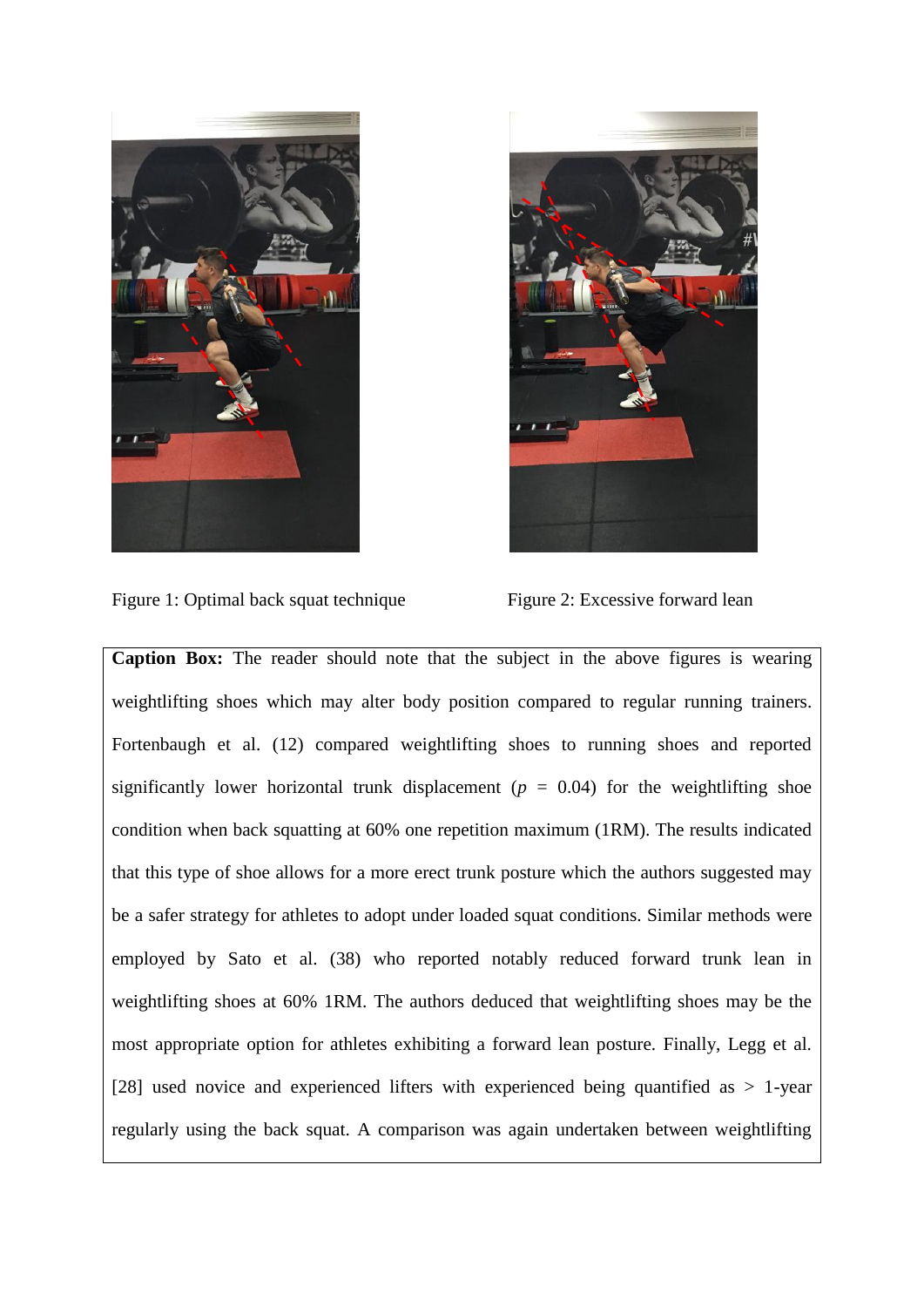and athletic shoes. Results highlighted that a more upright trunk posture can be facilitated by wearing weightlifting shoes and provide further evidence that this type of footwear could be considered for those athletes presenting an excessive forward lean. Consequently, the use of weightlifting shoes could be considered as an additional strategy to facilitate a more upright torso position in the high bar back squat.



Figure 3: Causes for the excessive forward lean seen during the back squat exercise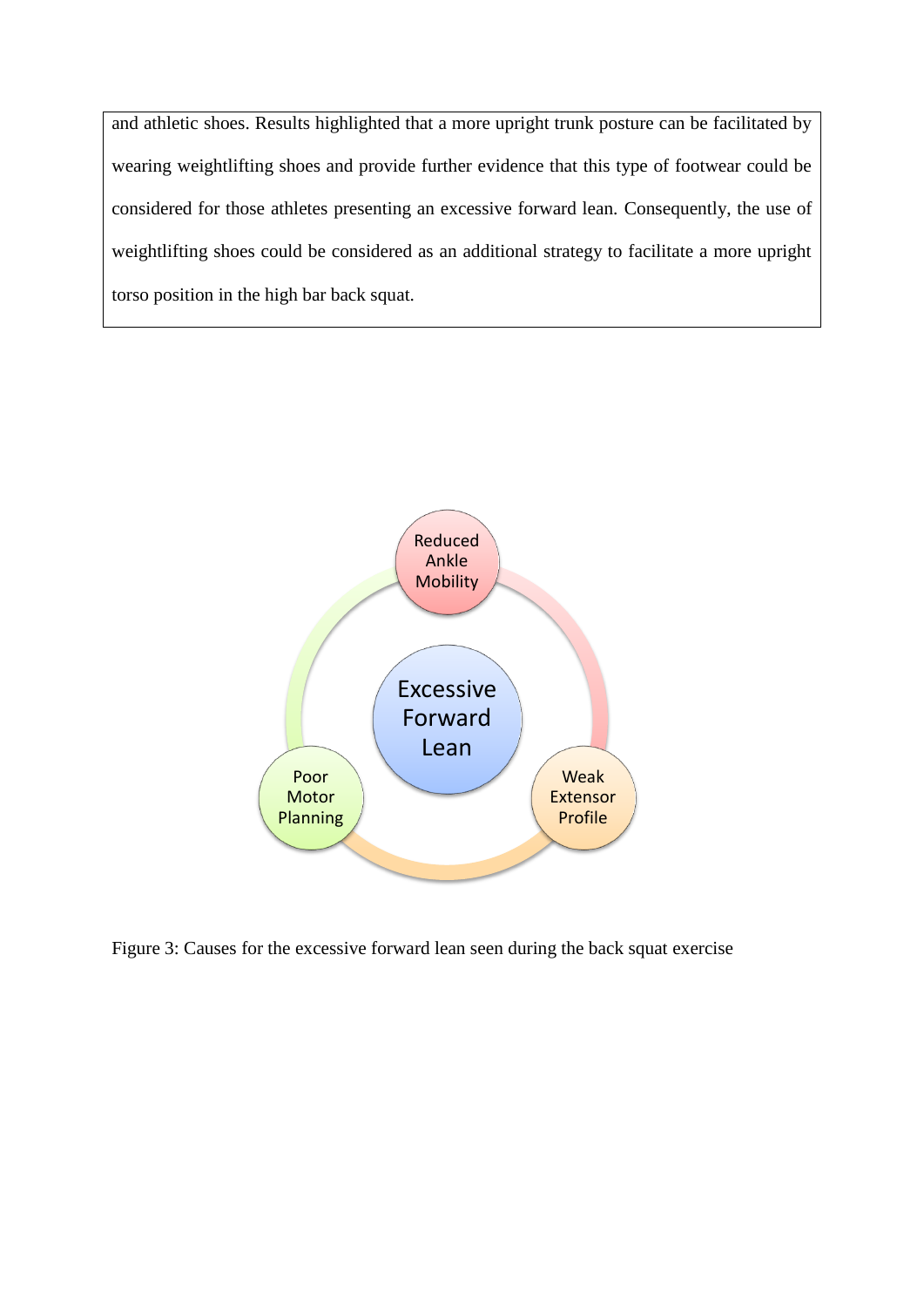

Figure 4: Weight bearing lunge test with a rubber-band placed on a stretch to ensure the heel remains flat throughout (distance from the wall is measured in cm)



Figures 5-6 and Figure 1: Progressive squat series (box squat  $\rightarrow$  touch squat  $\rightarrow$  back squat) to correct back squat technique from an excessive forward lean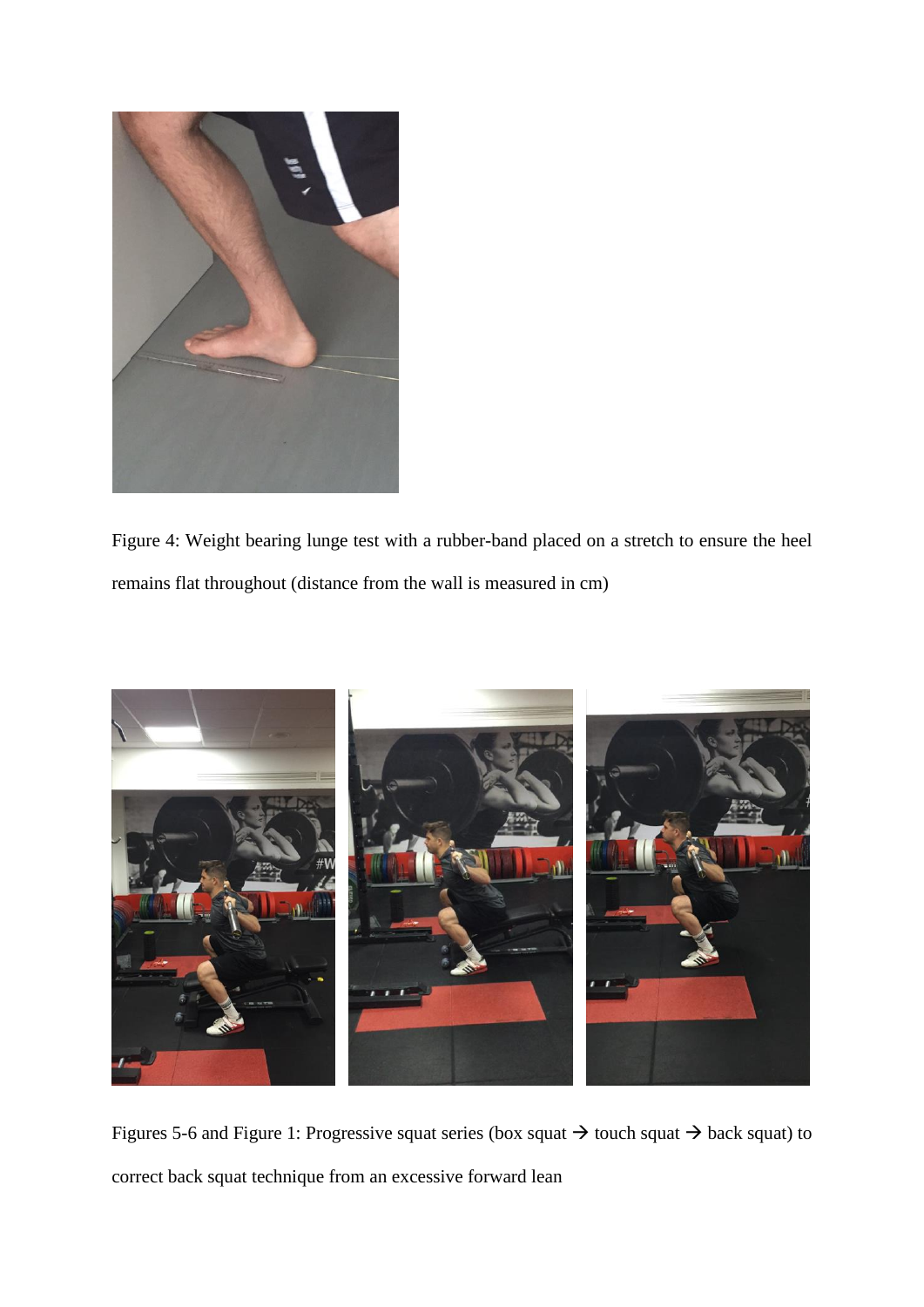Table 1: Summary of key points for each exercise when aiming to correct back squat technique

| <b>Exercise</b>                                            | <b>Key Points for Coaches</b>                                                 |
|------------------------------------------------------------|-------------------------------------------------------------------------------|
| <b>Optimising Ankle Mobility</b>                           |                                                                               |
| Foam Rolling                                               | Soleus and Gastrocnemius. It is recommended that athletes hold their          |
|                                                            | positioning on 'tender spots' for a minimum of 30 seconds or until            |
|                                                            | discomfort is noticeably reduced.                                             |
| <b>Static Stretching</b>                                   | Soleus. This stretch can be performed in a number of ways but is              |
|                                                            | arguably easiest done resting hands against a wall. Coaches should be         |
|                                                            | mindful that the heel remains flat on the ground throughout and a bend at     |
|                                                            | the knee joint is required as opposed to a straight leg for the               |
|                                                            | gastrocnemius. Stretches should be held for a minimum of 30 seconds.          |
| Mobilisation                                               | Knee-to-Wall Drill. Similar to the weight bearing lunge test, athletes        |
|                                                            | should find the distance from the wall where their knee can 'just touch'      |
|                                                            | without any heel lift. One set of 15-20 repetitions should be performed at    |
|                                                            | a slow, controlled tempo.                                                     |
| Functional                                                 | Rear Foot Elevated Split Squat. As outlined by McCurdy et al. [32], the       |
| Strength                                                   | rear foot can be placed on a 12" box behind the athlete. However,             |
|                                                            | perhaps the most important point is to ensure the heel of the front foot      |
|                                                            | remains flat at the bottom position of each repetition, but also so that      |
|                                                            | dorsiflexion is evident (i.e., the foot should not be placed too far forward  |
|                                                            | so the shin appears vertical). Two sets of 6-8 repetitions can be             |
|                                                            | performed with load increasing as long as stability and technique remain      |
|                                                            | apparent.                                                                     |
| Correcting the Squat Motor Pattern and Developing Strength |                                                                               |
| Month 1                                                    | Box Squat. As Figure 5 shows, athletes should aim to hinge backwards at       |
|                                                            | the hips at a controlled speed until their glutes reach the box or bench.     |
|                                                            | Once seated, coaches should ensure that the torso is 'reset' by elevating     |
|                                                            | the chest if required, but it is essential that the spine remains locked with |
|                                                            | no flexion evident.                                                           |
| Month 2                                                    | Touch Squat. Figure 6 shows the slightly altered position at the bottom       |
|                                                            | point of the touch squat. The feet have been walked forward to ensure a       |